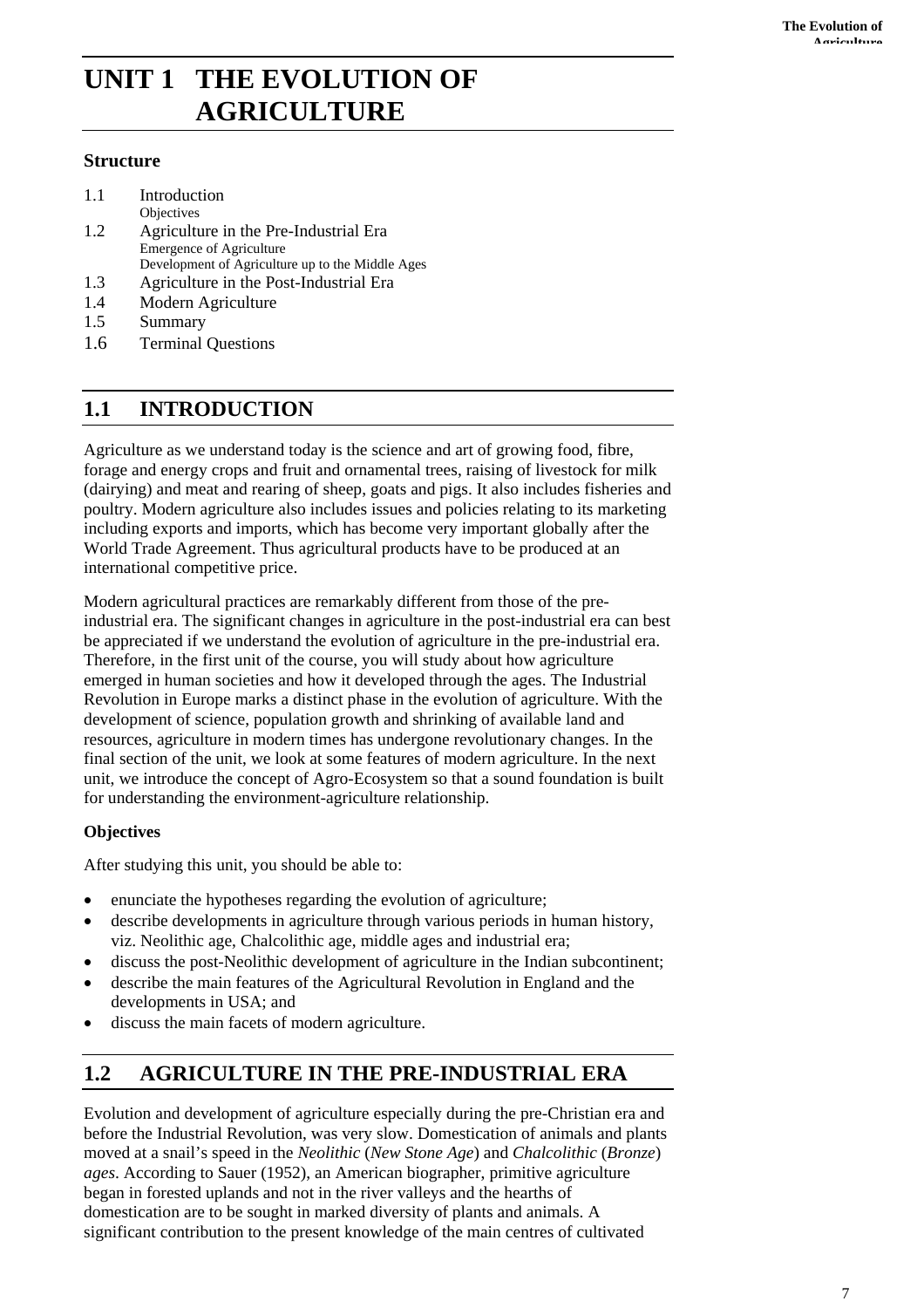

**Fig.1.1: Nikolai Ivanovich Vavilov,** born in 1887 was a Russian botanist and geneticist. In 1918 he discovered in Transcaucasia a variety of wheat that grows at an altitude of nearly 3,000 ft (914 m) and is resistant to rust and mildew. His genetic study of wheat variations led to an attempt to trace the locales of origin of various crops by determining the areas in which the greatest number and diversity of their species are to be found. In 1936 he reported that his studies indicated Ethiopia and Afghanistan as the birthplaces of agriculture and hence of civilization. Vavilov divided cultivated plants into those that were domesticated from wild forms, e.g., oats and rye, and those known only in the cultivated form, e.g., corn.

plants has been made by the Russian biographer Vavilov (Fig.1.1). He suggested that agriculture evolved in several regions of the world at the same or different periods of time. He identified eight such **geocentres** (geographical locations of wild ancestors of modern cultivated plants). We list them in Table 1.1 along with the regions/countries covered, plants domesticated and the possible periods. It reveals that a number of crop plants were domesticated in more than one geocentre. However, opinions differ on the regions of domestication of several crop plants among biographers and biologists. This information should, therefore, be taken with caution and is subject to modification.

#### **Table 1.1: Geocentres of the world**

| Sl.<br>No. | Geocentre<br>(Period)               | <b>Regions/Countries</b>                                                                                                                           | <b>Crop Plants</b><br><b>Domesticated</b>                                                                                                      |
|------------|-------------------------------------|----------------------------------------------------------------------------------------------------------------------------------------------------|------------------------------------------------------------------------------------------------------------------------------------------------|
| 1.         | Southwest Asia<br>$(7500-1700$ BC)  | Asia Minor, Turkey, Iraq,<br>Iran, Israel, Jordan, Syria,<br>Lebanon, Cyprus, Crete,<br>Greece, Arabian Peninsula,<br>Afghanistan, Egypt           | Wheat, barley, lentil, pea,<br>chickpea, broad bean,<br>flax melons, several<br>vegetables                                                     |
| 2.         | Central Asia<br>$(4000-3000$ BC)    | Tajikistan, Kazakhstan,<br>Kirigizistan, Turkmenistan<br>& area lying to west of Tien<br>Shan                                                      | Peas, flax, carrots, onion,<br>garlic, radish, spinach,<br>alfalfa, almond, walnut,<br>Pistachio and grapes                                    |
| 3.         | Southeast Asia<br>$(9000-1700$ BC)  | India, Pakistan, Bangladesh,<br>Sri Lanka, Myanmar,<br>Thailand, Cambodia,<br>Vietnam and Philippines                                              | Rice, sugarcane, legumes,<br>coconut, bamboo, taro,<br>yam, durian, mango and<br>cucumber                                                      |
| 4.         | China-Japan<br>$(6000-5000$ BC)     | China and Japan                                                                                                                                    | Soybean, sorghum,<br>millet, corn, sweet potato,<br>barley, peanuts, cotton,<br>tobacco, tea, sericulture,<br>several fruits and<br>vegetables |
| 5.         | Mediterranean<br>(By 4000 BC)       | Iberian Peninsula, Coastal<br>areas of Spain, France, Italy,<br>Albania, Bosnia, Serbia,<br>Croatia, Crete, Cyprus and<br>coastal strips of Africa | Flax, olive, figs, vines,<br>rutabagas, lupines, oak<br>and lavender                                                                           |
| 6.         | Africa<br>(By 5000 BC)              | Nile Valley and other parts<br>of Africa                                                                                                           | Wheat, cotton, oats, flax,<br>African rice, castor<br>beans, cowpea, coffee,<br>oil-palm, kola nut                                             |
| 7.         | South America<br>$(7000-3000$ BC)   | Peru, Brazil, Bolivia, Chile,<br>Ecuador, Argentina                                                                                                | Manioc, arrowroots,<br>water-nuts, sweet potato,<br>pumpkin, potato, tomato,<br>lima beans                                                     |
| 8.         | Central America<br>$(7000-3000$ BC) | Mexico, Guatemala, Costa-<br>Rica, Honduras, Nicaragua,<br>Panama and El-Salvador                                                                  | Corn, cacao, tomato,<br>potato, kidney beans,<br>pumpkin, sunflower, red<br>pepper, tobacco and<br>avocado                                     |

In addition to geocentres, which tell us about the domestication of cultivated plants that made the beginning of agriculture, there are a number of hypotheses regarding the evolution of agriculture mainly based on the archaeological findings including  $C^{14}$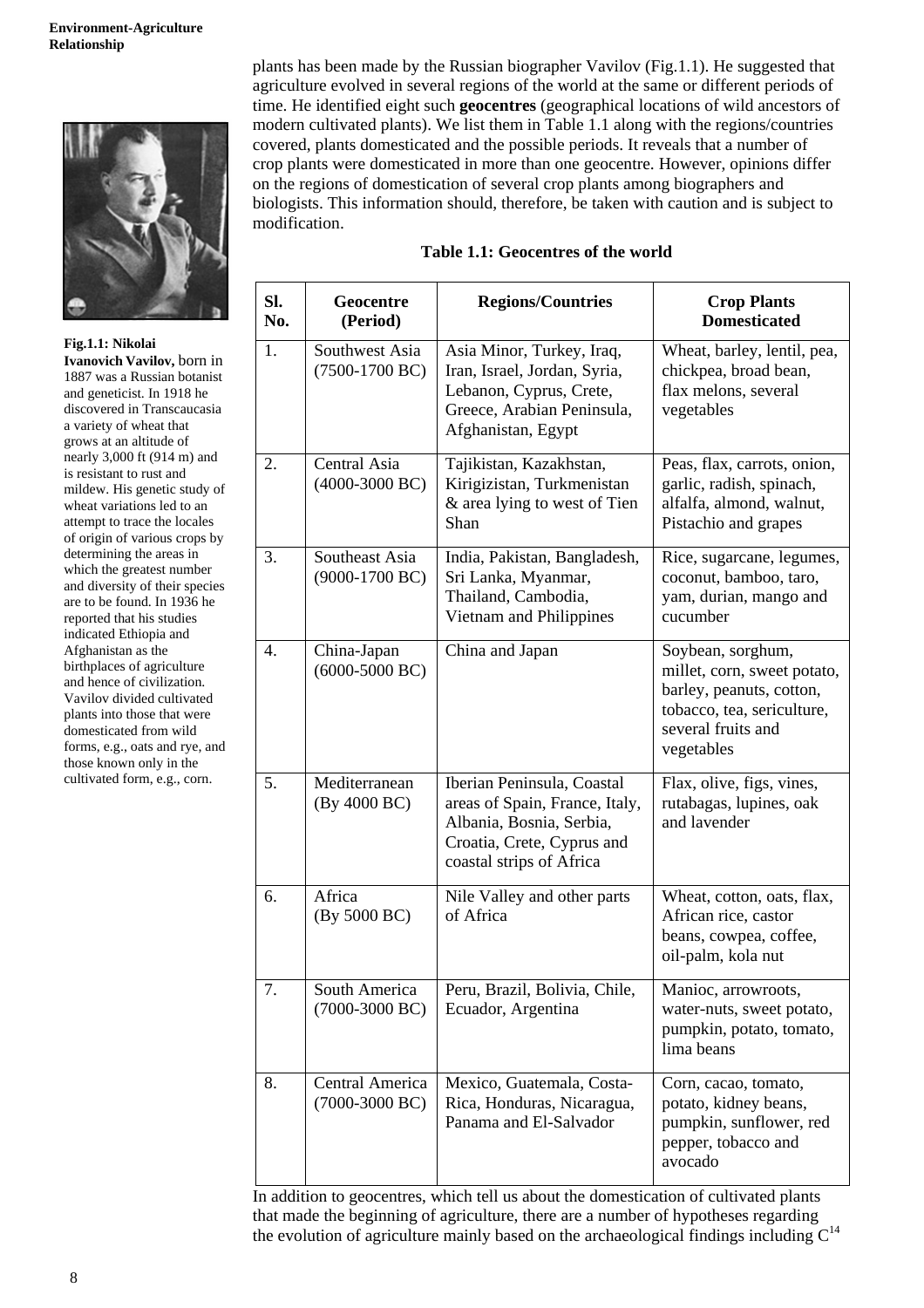dating. On the basis of their findings and evidences, archaeologists tend to describe the life of the past societies within a temporal and spatial framework and attempt to explain the changes that occurred. These include the kinds of plants grown and the animals used for movement and transport. We give below five of the hypotheses related to the evolution of agriculture:

- 1. *South-East hearth hypothesis:* As cited by Bender (1975) South-East Asia was the ideal hearth for the evolution of agriculture because it had the ideal conditions for transition from hunting-gathering to farming. These conditions were:
	- a) flourishing economy,
	- b) orientation towards food-gathering rather than hunting,
	- c) sedentary nature,
	- d) living in forest areas,
	- e) being away from large river valleys subject to frequent floods, and
	- f) availability of a wide variety of plants and animals. This theory is closely linked to the existence of geocentres.
- 2. *Migration hypothesis:* According to this theory, when life became harsh in places of their origin and enough food was not available, people moved to newer areas taking with them already developed agricultural practices and tools. Various combinations of crops that originated in the Southwest Asia formed the basis of agricultural systems in Europe, the Nile valley, Central Asia, the Indus valley and the Gangetic plains of India mainly due to migration.
- 3. *Climatic hypothesis:* Nomadic hunters and gatherers migrated from relatively cold and warm and wet regions to the areas of mild temperatures and temperate climates, where there was great diversity of plants and they camped for longer times and for their sustenance they developed agriculture.
- 4. *Rubbish heap theory:* This hypothesis was suggested by Hawkes and Woolley (1963) based on the symbiosis between plants, animals and people. The rubbish heaps made of animal droppings and house wastage were spots richer in plant nutrients and allowed a variety of plants to grow from which a selection of useful plants suitable for cultivation was made.
- 5. *City theory:* According to Jacobs, an economist (cited by Bender, 1975), the evolution of agriculture began in the trade centres (cities) that provided a place of exchange of information and produce of animal and plant origin. This was transmitted to smaller settlements (villages) around which agriculture evolved.

We now describe the emergence and evolution of agriculture through the ages, from prehistoric times. However, you may like to fix the concepts discussed so far in your mind. Attempt the following SAQ.

Radio-carbon or  $C^{14}$  dating is a method of obtaining age estimates on organic materials such as wood, charcoal, marine and freshwater shells, bone and antler, peat and organic-bearing sediments and dissolved carbon dioxide and carbonates in ocean, lake and ground-water sources. It has been used to date samples as old as 50,000 years.

Radioactive carbon, produced when nitrogen 14 is bombarded by cosmic rays in the atmosphere, drifts down to earth and is absorbed from the air by plants. Animals eat the plants and take  $C^{14}$  into their bodies. Humans in turn take carbon 14 into their bodies by eating both plants and animals. When a living organism dies, it stops absorbing  $C^{14}$  and the  $C^{14}$  that is already in the object begins to disintegrate. Scientists can use this fact to measure how much  $C^{14}$  has disintegrated and how much is left in the object. Carbon 14 decays at a slow but steady rate and reverts to nitrogen 14. The rate at which Carbon decays (Half-life) is known:  $C^{14}$  has a half-life of 5730 years. Basically this means that half of the original amount of  $C^{14}$  in organic matter will have disintegrated 5730 years after the organism's death; half of the remaining  $C^{14}$  will have disintegrated after another 5730 years and so forth. After about 50,000 years, the amount of  $C^{14}$ remaining will be so small that the fossil can't be dated reliably.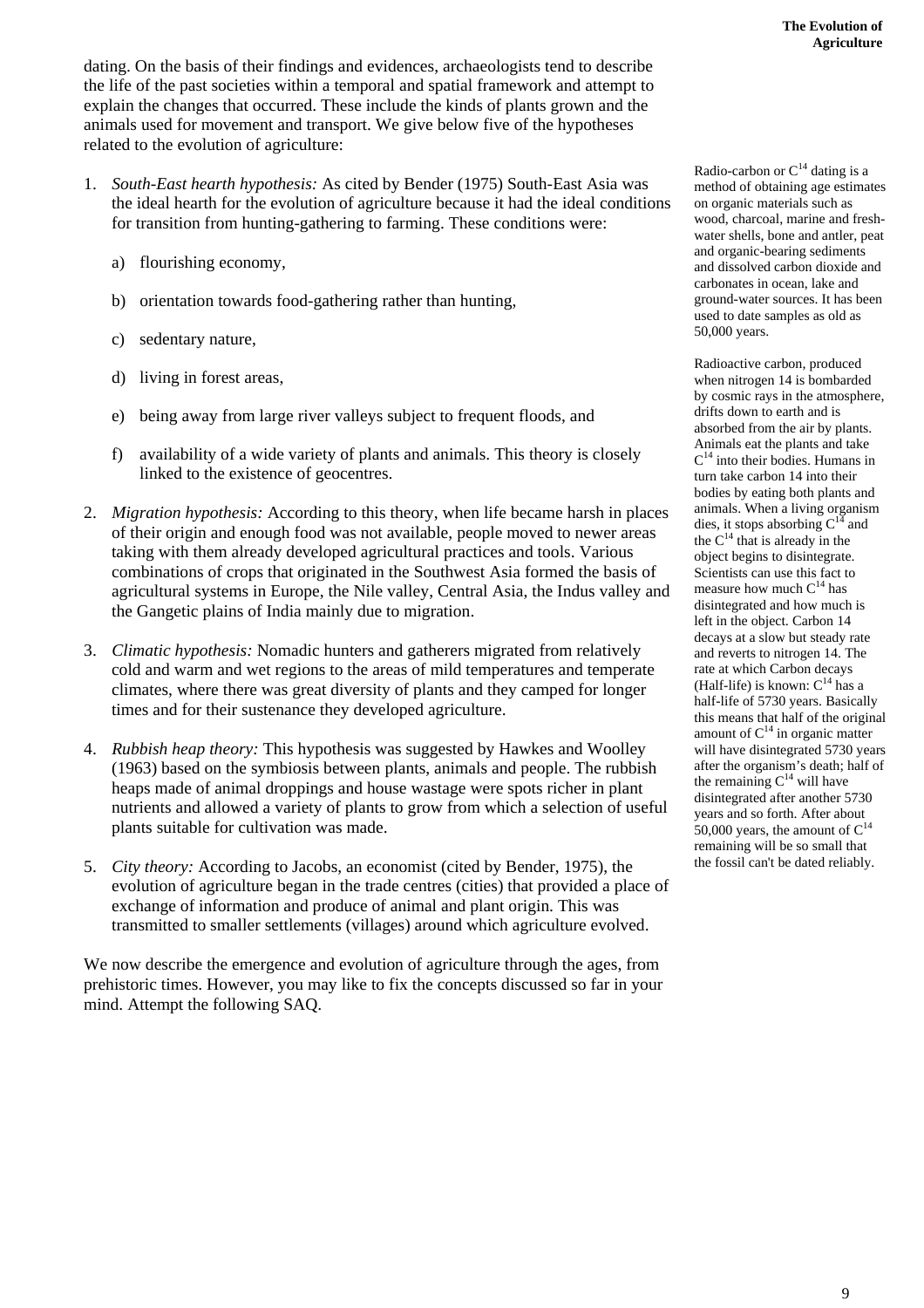#### **SAQ 1**

- a) What do you understand by a geocentre?
- b) Which crop plants were domesticated in ancient times in India?
- c) Complete the table given below:

| Sl.<br>No.       | <b>Hypothesis</b>    | <b>Main Feature</b>                                                                      |
|------------------|----------------------|------------------------------------------------------------------------------------------|
| 1.               | Migration hypothesis |                                                                                          |
| $\mathfrak{2}$ . |                      | Agriculture evolved in areas of mild<br>temperatures and temperate climates.             |
| 3.               | Rubbish heap theory  |                                                                                          |
| 4.               | City theory          |                                                                                          |
| 5.               |                      | Agriculture evolved in South-east Asia<br>as it had the ideal conditions for<br>farming. |

## **1.2.1 Emergence of Agriculture**

It is by and large agreed that modern man (*Homo sapiens*) first appeared about 30000 to 40000 years ago. The most famous sites of *Homo sapiens* are Cro-Magnon and Combe Capelle in France, Oberkassel in Germany and Predmosti, Mladec and Dolni Vestonica in Moravia (Randhawa, 1980).

With the arrival of modern man began the Mesolithic age about 10000 BC and ended by 7500 BC, when the Neolithic (New stone) age began. In the Mesolithic age, man was a hunter and gatherer of food. He mostly used tools made of stone for hunting, such as spears made of wooden sticks having a sharp stone head. Stones were also used in slings. Fire had been discovered by then and was used to cook the meat. The domestication of dog was the major achievement of Mesolithic hunters. Once the dog had become the member of the human society, control and domestication of small ruminants became possible. Sheepherders even today keep dogs for controlling their herds.

#### **Neolithic or New Stone Age (7500-6500 BC)**

Agriculture emerged between 7500-6500 BC in West Asian hilly regions embracing Israel, Jordan, Iraq, the Caspian basin and the adjoining Iranian Plateau (Braidwood, 1960). The Natufians named after a campsite in Wadi-el-Natuf in Jordan used sickles of small flint blades set with gum into the grooved shafts of bone. The blades were finely notched and set in a line to make a continuous saw edge. Continuous cutting of grass or corn stalks polished the edges of the flints into a bright lustre (see Fig.1.2).

It is in this Western Asian region that the wild ancestors of barley and wheat and of domesticated animals like goat, sheep, pig and cattle are found. Thus, apart from a fertile soil all other essentials of mixed farming (crop production and stock raising) were present in this region.

The oldest Neolithic settlement sites known are Ali Kosh, Bus Mordeh phase in Iran (7500 BC), Jericho in Jordan (7000 BC), Jarmo in Iraq (6750 BC) and Belt Cave below the Caspian (6500 BC) in northern Iraq (Randhawa, 1980).

**The important achievements of Neolithic agriculture are**:



**Fig.1.2: Microliths were hafted in a bone or a wooden piece to make a compound tool, like a sickle.**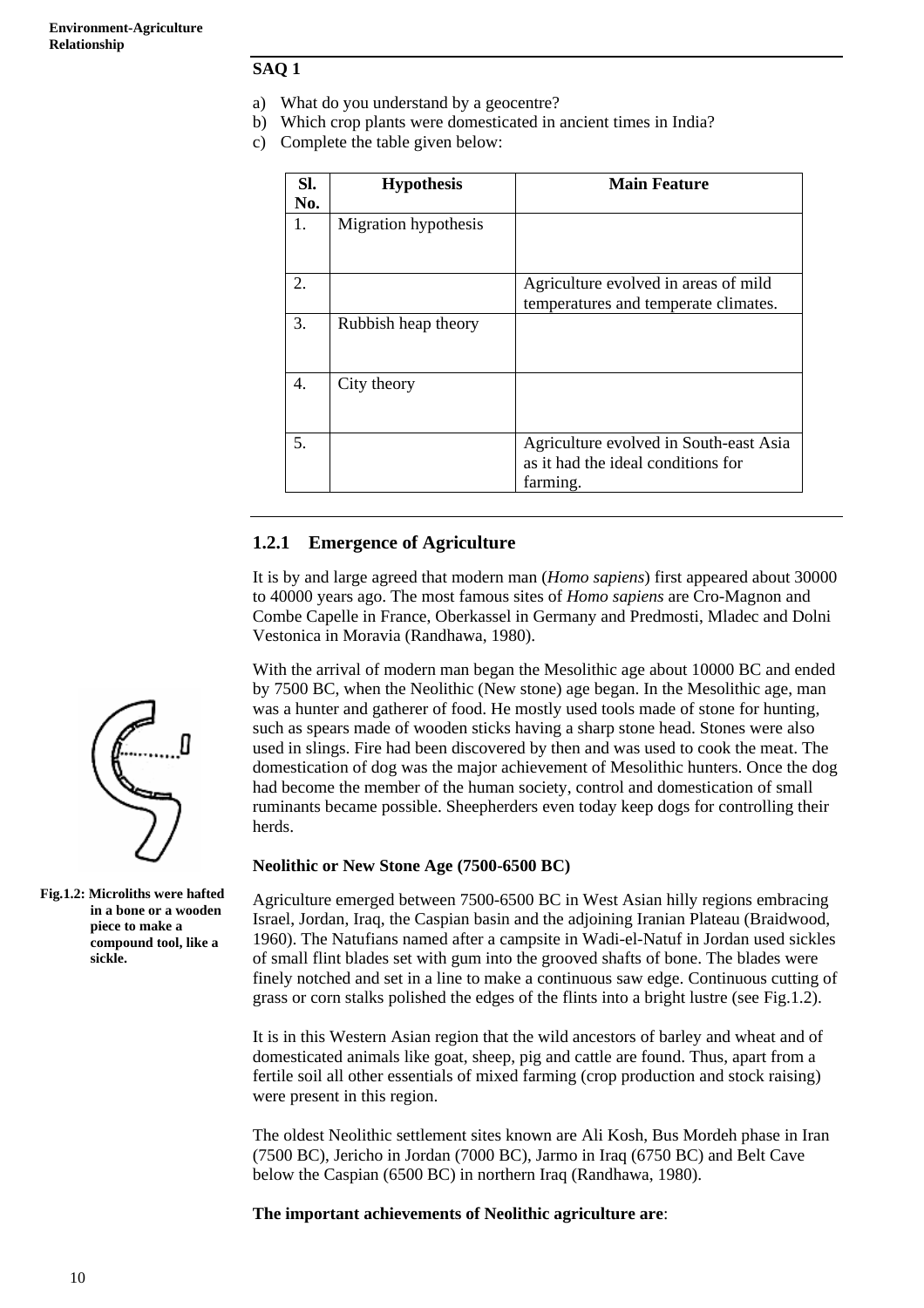- *Growing of cereals*: Wheat, barley, corn (maize), millets, and rice.
- *Domestication of animals*: a) goat and sheep b) cattle and pigs c) horse and ass (in that order).
- *Housing*: Houses were made of sun-dried bricks and stone. Lime plastering of walls was also done.
- *Pottery*: Baking of pots was done.
- *Basket making*: Baskets of tree branches, straw and other materials were made.
- *Spinning and Weaving*: Flax and wool.

Fig. 1.3 shows some implements used towards the end of Stone Age.



**Fig.1.3: Implements used towards the end of the Stone Age: a) composite bow; b) skin boat, outline from Norway; c) grain milling stone; d) bow drill for boring stone; e) weaving loom, reconstructed according to available remains and descriptions; f) boat made out of a tree trunk.**

### **1.2.2 Development of Agriculture up to the Middle Ages**

The emergence of agriculture in the Neolithic age gave rise to tiny settlements. The discovery of copper in the later period changed the way agriculture was practiced. This period is known as the Chalocolithic age.

#### **Chalcolithic or Bronze Age (3000 BC-1700 BC)**

The term Chalcolithic is applied to communities using stone implements along with copper or bronze implements. This occurred mostly between 3000 BC and 1700 BC. The Chalcolithic revolution began in Mesopotamia (The valleys of Tigris and Euphrates rivers, now Iraq) and from there it spread to Egypt and subsequently to the Indus valley. The people who settled in Mesopotamia were Sumerians, who had just emerged from the Neolithic stage. By 3000 BC, Sumerian civilization was fully developed. Copper in Mesopotamia was imported from Oman or the Persian Gulf. Sumerians developed the technique of making bronze. In this period the basic agricultural techniques, which were developed in hilly uplands shifted to river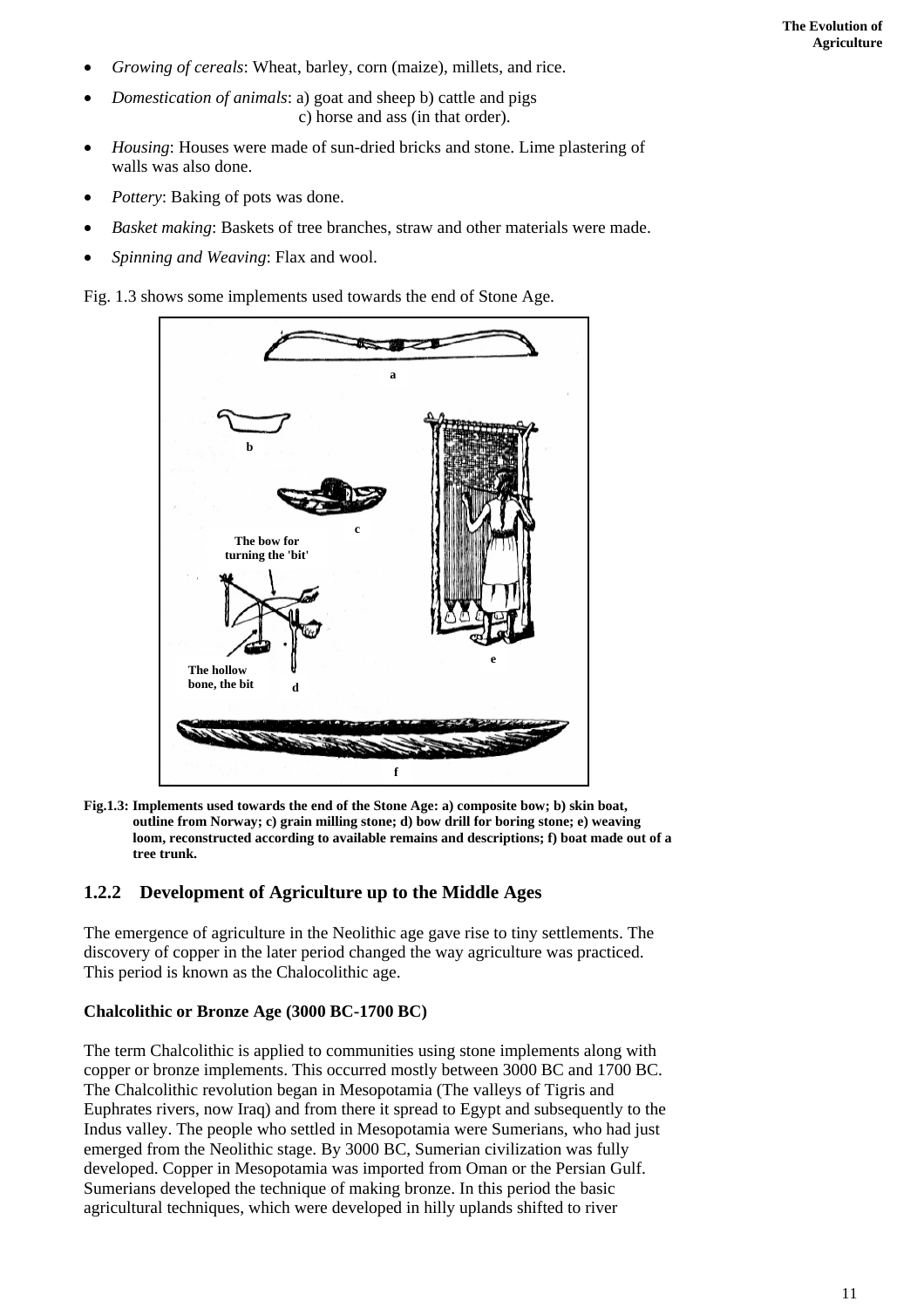Cereal-fallow system is a system of growing crops in which the land is left fallow after growing a cereal crop.

valleys. The nomadic shifting cultivation gave way to the *cereal-fallow system*. The main achievements of the Chalcolithic period in relation to agriculture were:

- *Invention of the plough* − The Sumerians developed the plough by 2900 BC. In other parts of the world, cultivation of small plots with hoes was a common practice.
- *Invention of the bullock cart* − Development of wheel was a great achievement of pre-historic carpentry. Wheeled vehicles are represented in Sumerian art as early as 3500 BC. In the Indus valley wheeled carts were in use in 2300 BC.
- *Development of sailing boats* − It helped in transporting agricultural produce to far off markets.
- *Development of irrigation*.
- *Discovery of chemical processes* involving smelting of copper ore and study of the physical properties of metals.
- *Working out an accurate solar calendar*.
- *Art of growing of additional crops* viz. melons, forage crops of Lucerne and Egyptian clover, flax, beans (vicia), Kabli chickpea and fruit crops such as grapevines, fig, date palm and citrus.

The above achievements changed the tiny villages of the Neolithic period into populous cities with some industry and foreign trade. According to Braidwood (1960) the life of human beings during the Chalcolithic or Bronze Age changed more radically than in all preceding years. Before the emergence and evolution of agriculture, most human beings spent their waking moments seeking their next meal except when they had a great kill.

The first environmental hazard encountered at that time was water logging and salinity due to long period of irrigation without adequate drainage. According to Whyte (1960) salinity caused by 1000 to 1500 years of agriculture was the cause of the decline of the Sumerian civilization. By 1700 BC, wheat had completely disappeared from Mesopotamia and barley which is more salinity tolerant survived but gave lower yields.

With this brief overview of developments in agriculture in the rest of the world, we now turn our attention to the Indian subcontinent. But before studying the next section you may like to reinforce what you have studied so far by trying the following SAQ.

#### **SAQ 2**

a) List the crops (cereals, fruits and vegetables) grown in:

New Stone Age Bronze Age

b) What agricultural implements were used in these eras?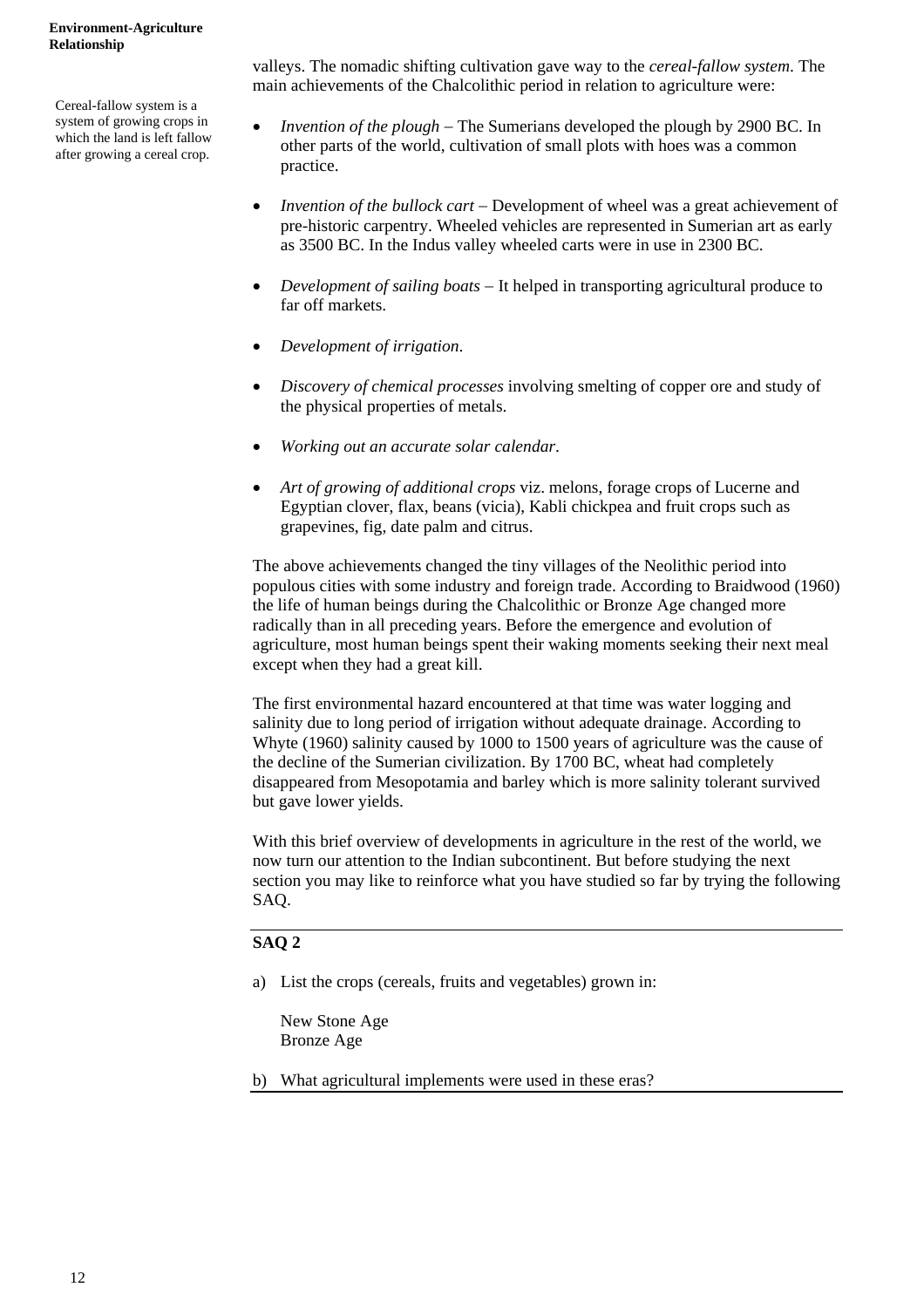### **Development of Agriculture in the Indian Subcontinent in the Pre-Christian Era**

The great cities of Harappa and Mohen-jo-daro, now in Pakistan, were discovered in the 1920s. They were the first evidence of a fairly advanced river valley civilisation in the Indian Subcontinent (Fig. 1.4). It is known as the Indus Valley or Harappan Civilisation.



 **Fig.1.4: Some images and artefacts from Indus Valley civilisation** 

Harappan agriculture was Chalcolithic in nature and from Harappa it spread to neighbouring parts of India such as Punjab, Haryana, Jammu and western Uttar Pradesh. The crops grown were wheat, barley, gram, sesame, peas, rapeseed-mustard, and cotton. Fruit crops grown were date-palm, pomegranate, lemon and plough was used for land cultivation and bullock carts for transporting goods. The excavations in Mohen-jo-daro show that the harvested grain was stored in special granaries.

#### **The Aryans (1500-600 BC)**

The home of Aryans is believed to be South Russia. They left their homeland about 1800-1600 BC perhaps due to drought and famine and dispersed east and westwards in large groups. One group conquered and occupied northern Iran, the other Asia Minor and the third entered the Indian subcontinent through Afghanistan and Baluchistan. As quoted by Randhawa (1980), Sanskrit, Greek, Latin and Zend are sister languages derived from a common ancestral language, which was spoken by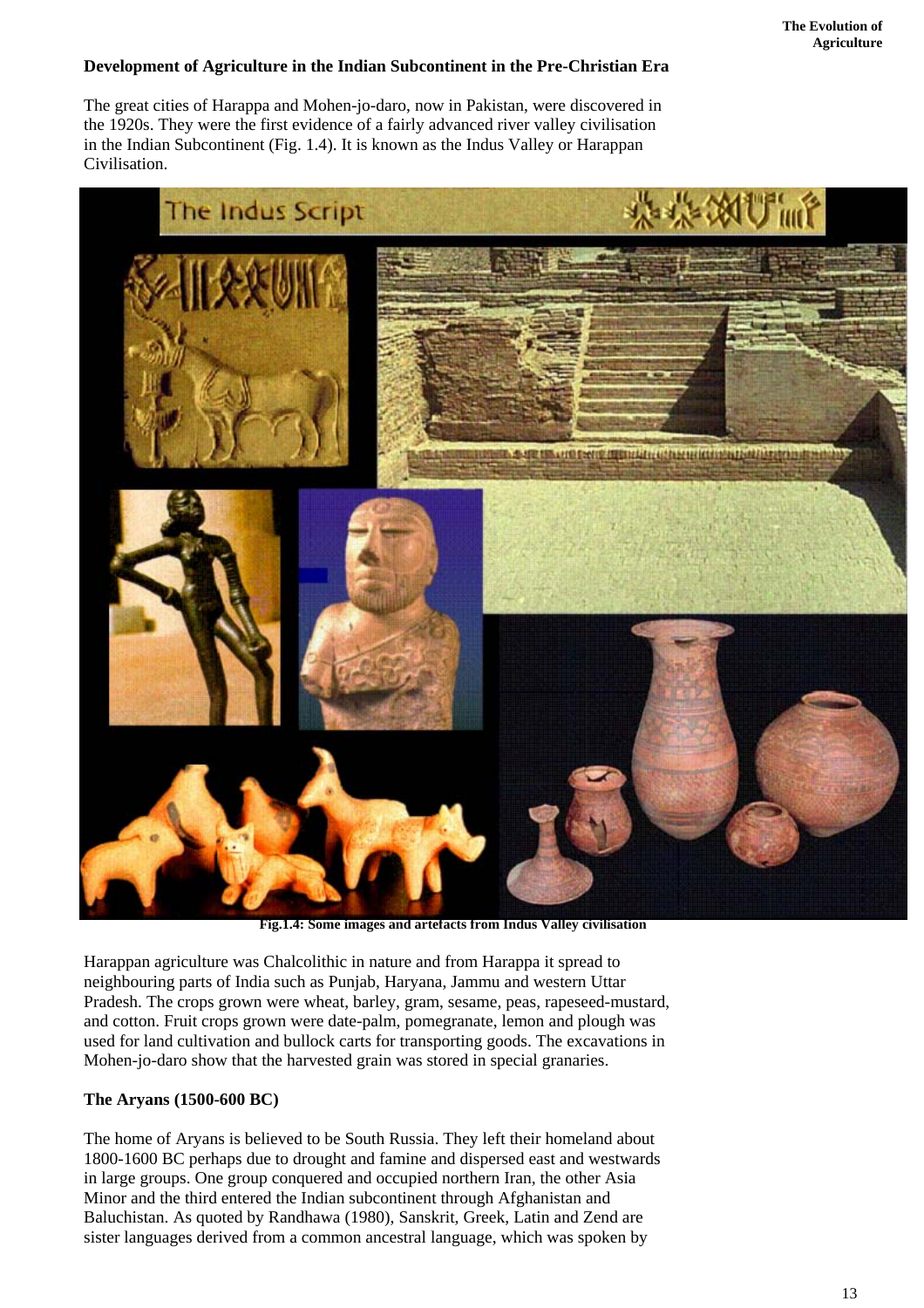Aryans in their homeland. Vedas were composed by Indo-Aryans during 1500 to 1200 BC and were handed over orally from father to son. The deities invoked for good crops and betterment were *Agni*, *Surya*, *Marut*, *Prithvi*, *Varun* and *Indra*.

Aryans are credited for domestication of horse, which took place in the region now occupied by Ukraine, Kazakhstan and Turkmenistan. They used a horse chariot, which made the movement of people and agricultural goods much faster than bullock cart.

The Vedic Aryans were primarily pastoral. When they settled in Punjab, they cut the forests and built their villages. They grazed their cattle and grew barley. The land was ploughed by bullocks and fields were irrigated when required. Milk formed an important part of their diet and *ghee* (clarified butter) was also prepared.

The Aryans developed the art of smelting iron and made ploughshares and other tools from it. The iron ploughshares permitted cultivation of heavier soils found in Uttar Pradesh in India. Cow dung was used as manure for enriching the soil. In addition to barley they grew wheat, pearl millet, small millets, rice and linseed.

#### **The Buddhist and Later Periods (500 to 200 BC)**

In the sixth century BC four great religions of the world were born. These were Confucianism in China, Zoroastrianism in Iran, and Buddhism and Jainism in India. Of these Buddhism had a universal appeal. The Vedic practice of animal sacrifices was given up under the influence of Buddhism and the bullocks became companions of man in the conquest of virgin lands. Iron Age was well established and in addition to ploughshares and sickles, iron was used for making spearheads, arrowheads, axes, daggers and knives.

Buddhism adopted the cult of tree-worship from the older religions and this helped in increasing vegetation. Stories abound that Gautama Buddha was born under an *asoka*  (*Saraca asoka*) tree, received enlightenment under a *pipal* (*Ficus religiosa*) tree, preached his new gospel in mango (*Mangifera indica*) groves and under shady banyan (*Ficus benghalensis*) tree and died under a *sal* (*Shorea robusta*) tree. Emperor Asoka, whose reign extended up to regions of Afghanistan, adopted Buddhism after the Kalinga war and promoted growing of trees for fruits and decoration. The fruit trees encouraged included mango, banana, jackfruit and grapevines.

During the Mauryan rule (322 BC-232 BC) in India, agriculture received considerable importance. Animal husbandry was developed and the importance of feed and fodder was recognized. Pastures were developed and veterinary service was established.

Thus, at the beginning of the Christian era there had been considerable interchange of plants between South Asia, Southwest Asia, Europe, Africa, India and China due to significant trade and interaction between these regions.

Crop production and domestication of animals were well established in Western Europe by Roman times. Crop-fallow was the common practice. Wheat and barley were sown in autumn and harvested in spring. Legumes (pulses) were also grown. Soil fertility was judged by colour, taste and smell. Crops were grown on the basis of soil fertility. We will now discuss how agriculture developed during medieval times. But before that, you may like to attempt the following SAQ.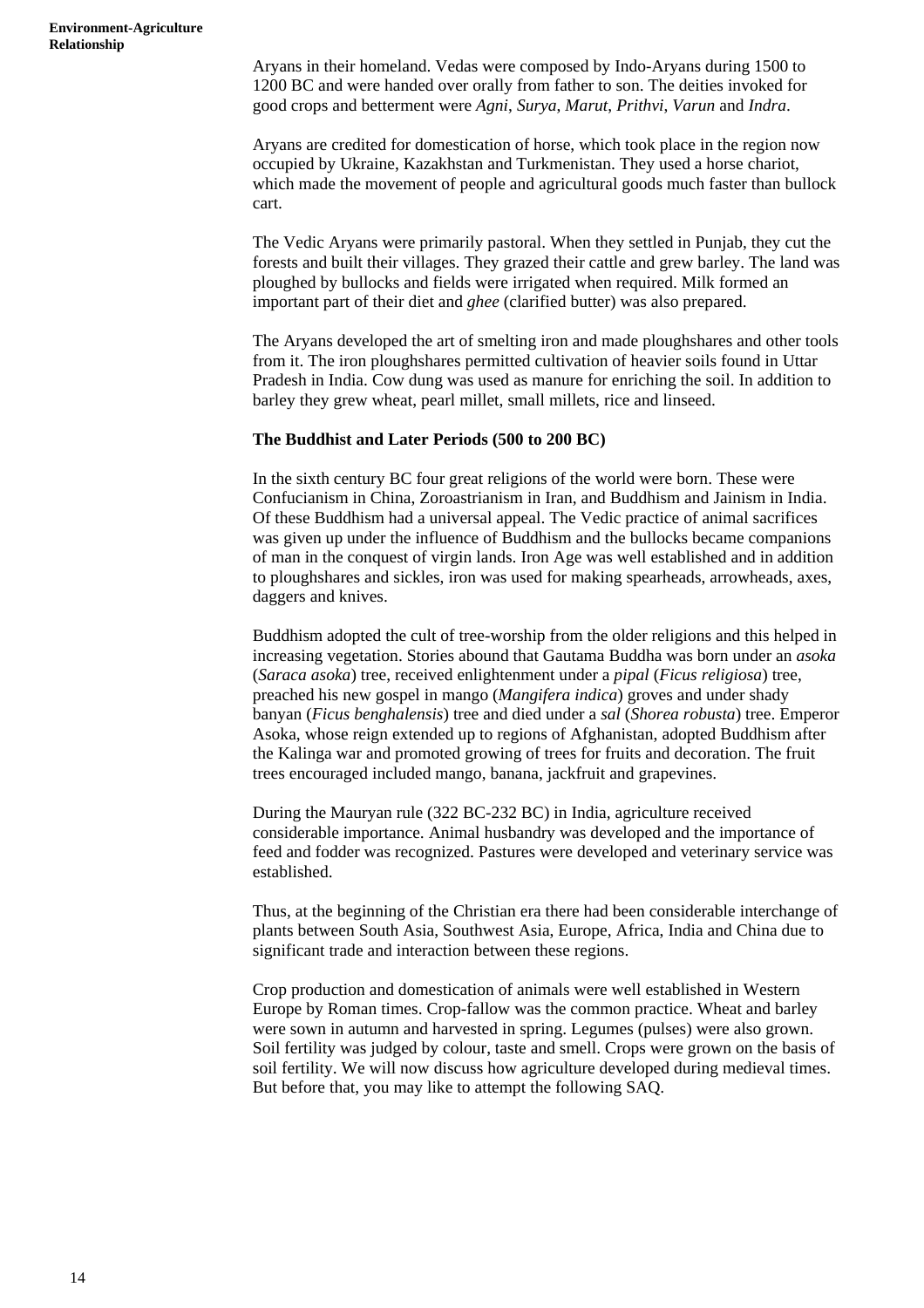## **SAQ 3**

Compare the level of development of agriculture in the Indus Valley civilization and the Vedic times in the Indian subcontinent pointing out the similarities and differences.

## **Development of Agriculture in the Medieval Period**

The Arab traders played an important role in spreading crops during the medieval times. They carried wheat, barley, rice, cotton, sugarcane, flax, peas and beans from Mesopotamia to Portugal and Spain, North and West Africa and even to China and its neighbouring countries. They introduced rice, citrus fruits, mango, coconut and banana from Southeast Asia to East African countries in eighth and ninth centuries. Traders from Southeast Asia (Indonesia, Malaysia and Thailand) crossed the Indian Ocean and carried rice, banana and yam to Madagascar from where it spread to other neighbouring mainland countries.

The European navigators especially those from Spain, Portugal, Italy, Netherlands (Holland), Britain and Scandinavian countries discovered sea routes to Southeast Asia and the Far-east. They also discovered the New World (North and South America). Columbus discovered America in 1492, Vasco de Gama reached India via Cape of Good Hope in 1498 and Magellan circumvented the world in 1521. These navigators took European and Asian crops to Americas and American crops such as corn (maize) and potatoes to Europe, Asia and Africa.

## **1.3 AGRICULTURE IN THE POST- INDUSTRIAL ERA**

During the eighteenth century, a number of scientific discoveries were made and the stage was set for the Industrial Revolution in England. The scientific discoveries and the Industrial Revolution had far reaching influences on the evolution of agriculture and paved the way for modern agriculture. Therefore, we discuss them briefly.

## **The Great Age of Discovery**

James Hutton (1785) in his 'Principles of Earth' systemized the knowledge of geology, which brought out the importance of fossils and rock strata in interpreting the origin and development of earth. Benjamin Franklin (1706-1790), an American genius proved that lightning in the clouds is due to electricity. Volta (1745-1827) constructed the first electric battery. Joseph Priestley (1733-1786) and Scheele (1742- 1786) independently discovered oxygen and Cavendish (1731-1810) discovered the chemical composition of water. Lavoisier showed that oxygen was involved in the burning of a material and that breathing in animals is an oxidation process. Edward Jenner (1749-1823) invented the process of vaccination. These are only a few of the important discoveries made in the eighteenth century (Randhawa, 1980).

As regards plants and animals, which form the basis of agriculture, Carlos Linnaeus (1707-1778) invented the bionomical nomenclature, the modern system of naming plants and animals. He used *Latin* for this purpose. According to this system each plant or animal species has two words to describe it; the first word refers to genus while the second word refers to the species. For example, in *Homo sapiens*, *Homo* is the genus, while s*apiens* is the species. Similarly, for mango the biological nomenclature is *Mangifera indica*. Here *Mangifera* is the genus and *indica* is the species name; *indica* indicates its linkage to India.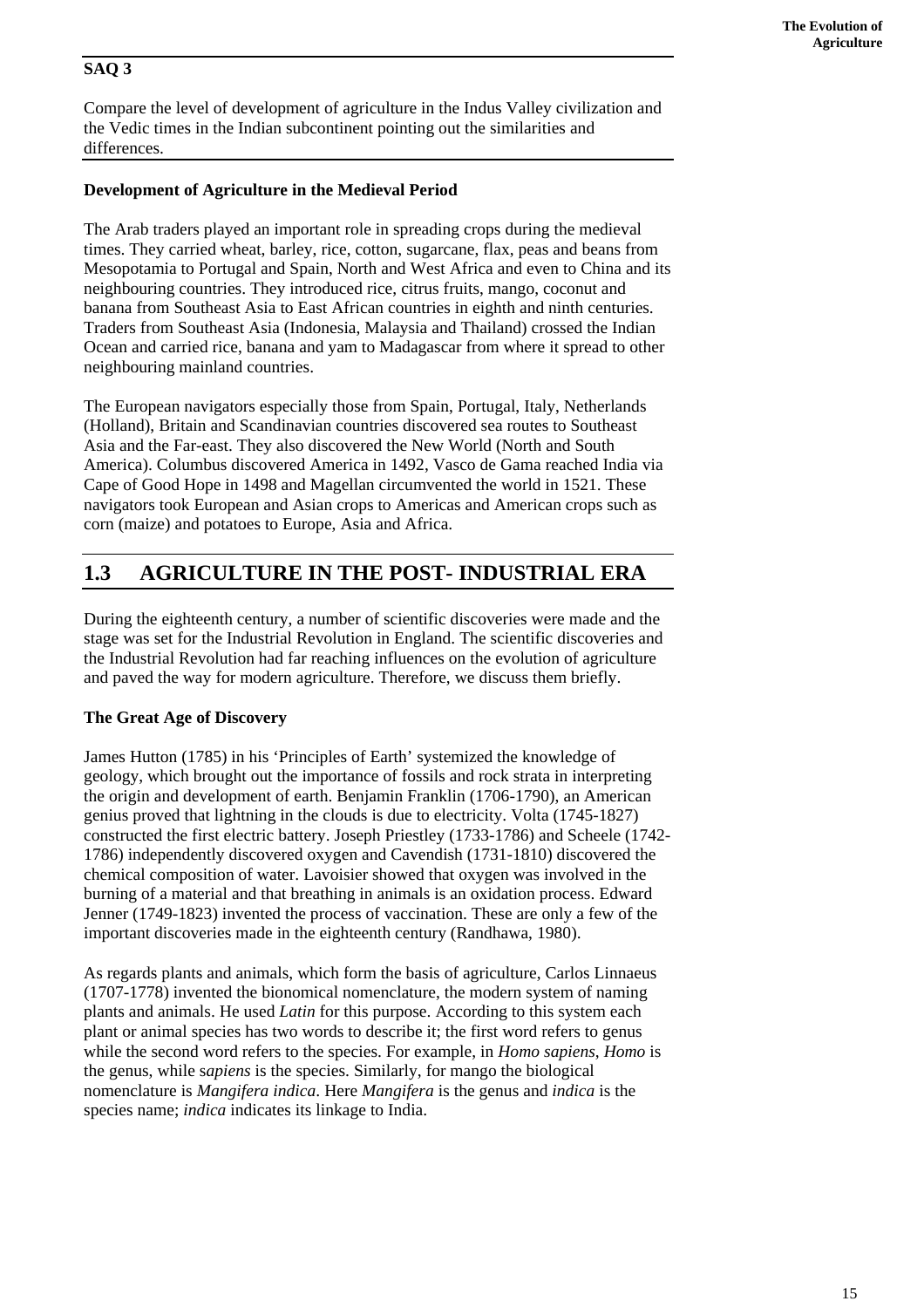

 **Benjamin Franklin Joseph Priestley** 



 **Henry Cavendish Carlos Linnaeus** 





**Fig.1.5: Scientists of the Great Age of discovery** 

#### **The Industrial Revolution**

The Industrial Revolution in England began with the textile industry. Until 1764, spinning was done with the spinning wheel, where one person could take only one thread at a time. Three great inventions, Hargreaves' spinning-Jenny of 1764, Arkwright's water frame of 1769 and Crompton's mule of 1779 made the first real breach in the old hand techniques, first by multiplying the action of the hand and by using the power in the primary process of spinning. Thus, machinery substituted manual work in spinning and weaving leading to a manifold increase in production.

In 1784 Cartwright invented a new improved loom and by the end of the eighteenth century power driven machines had been invented, permitting the spinning of 200 threads at a time. The engineers who sparked off the Industrial Revolution in England were the lineal descendents of the millwrights and metal workers. They included men such as, James Watt (1736-1819), the discoverer of steam engine, Murdock (1754- 1839), the inventor of coal gas lightening and Mathew Boulton (1728-1809), who became the first manufacturer of steam engine (Randhawa, 1980).



**(a) (b)** 

**Fig.1.6: Inventions that set the stage for the Industrial Revolution; a) Hargreaves' spinning-Jenny, b) Arkwright's water frame** 

The Industrial Revolution had a harmful effect on rural artisans and craftsmen in England and adversely affected the cottage textile industry in India. Much of the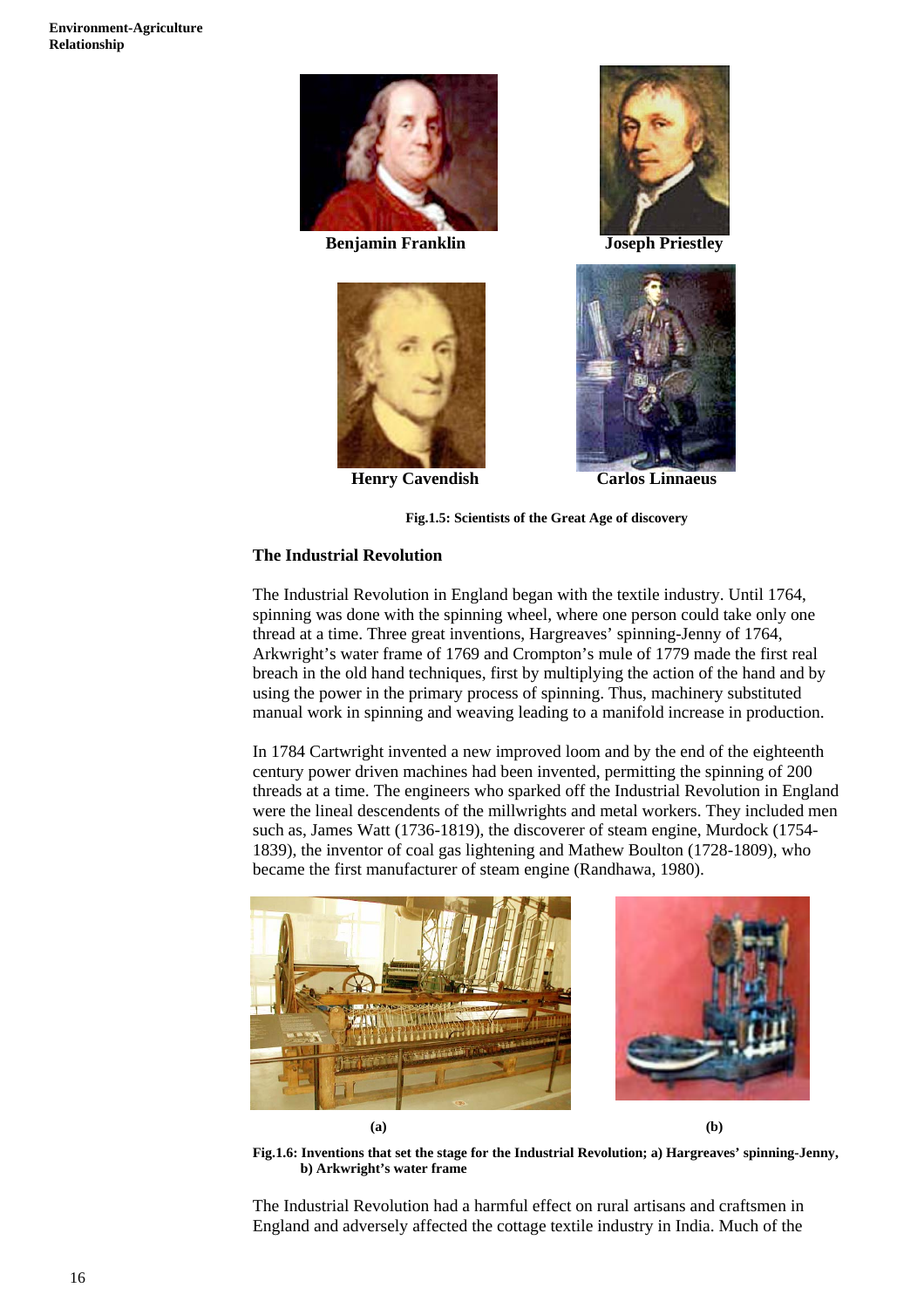agricultural development in cotton production in India by the British was primarily directed towards providing adequate cotton to spinning mills in England. The large scale cultivation of indigo in the eastern states in India was also controlled by the British and was meant to supply indigo to cotton mills in England.

The Industrial Revolution caused profound social upheavals, but it also made England the workshop of the world. Apart from promoting its textile trade it provided British army with the artillery and other war materials that were superior to other countries in the world. It put many technologies and scientific knowledge at the disposal of human societies. When some of these were applied to agriculture, it underwent a significant transformation, which we take up in the next section.

## **1.4 MODERN AGRICULTURE**

The agricultural revolution in England began in the early eighteenth century. Recognizing the soil fertility restoring value of legumes, the cereal-fallow cropping system was replaced by the cereal-legume rotation. Jethro Tull (1647-1741) invented a horse drawn hoe and a seed-drill with tines at right distance to sow the row crops.



**Fig.1.7: a) Seed drill; b) Horse Drawn Hoe** 

Winter crops of turnip and clover were introduced from Flemish agriculture. Before the introduction of these crops, lack of winter feed for the animals was a nightmare that returned every year and the farmers could keep only as many animals as their supply of grass, straw and hay would feed. The rest of the animals were slaughtered and their meat was salted and during the long winter months, farm families in England lived mostly on salted meat.

Robert Blackwell (1725-1795) brought about a revolutionary change in stockbreeding. He bred horses for draught purposes, cattle for beef and milk, and sheep for wool and mutton. The rise in prices of the agricultural products during the revolutionary and Napoleonic wars (1793-1815) gave stimulus to British agriculture and the use of new implements and farm machinery made progress. Societies for the improvement of agriculture were formed in Scotland in 1723 and a Professorship in agriculture was established at the University of Edinburgh in 1790. The Farmers Magazine, a monthly, was established in 1776.

The manufacture of chemical fertilizers started in the middle of the nineteenth century, when Lawes and Gilbert (1847) developed single super phosphate in England. The funds from the sale of this fertilizer were donated for establishing the Rothamsted Experimental Station in England.

## **SAQ 4**

Describe the impact of Industrial Revolution on agriculture.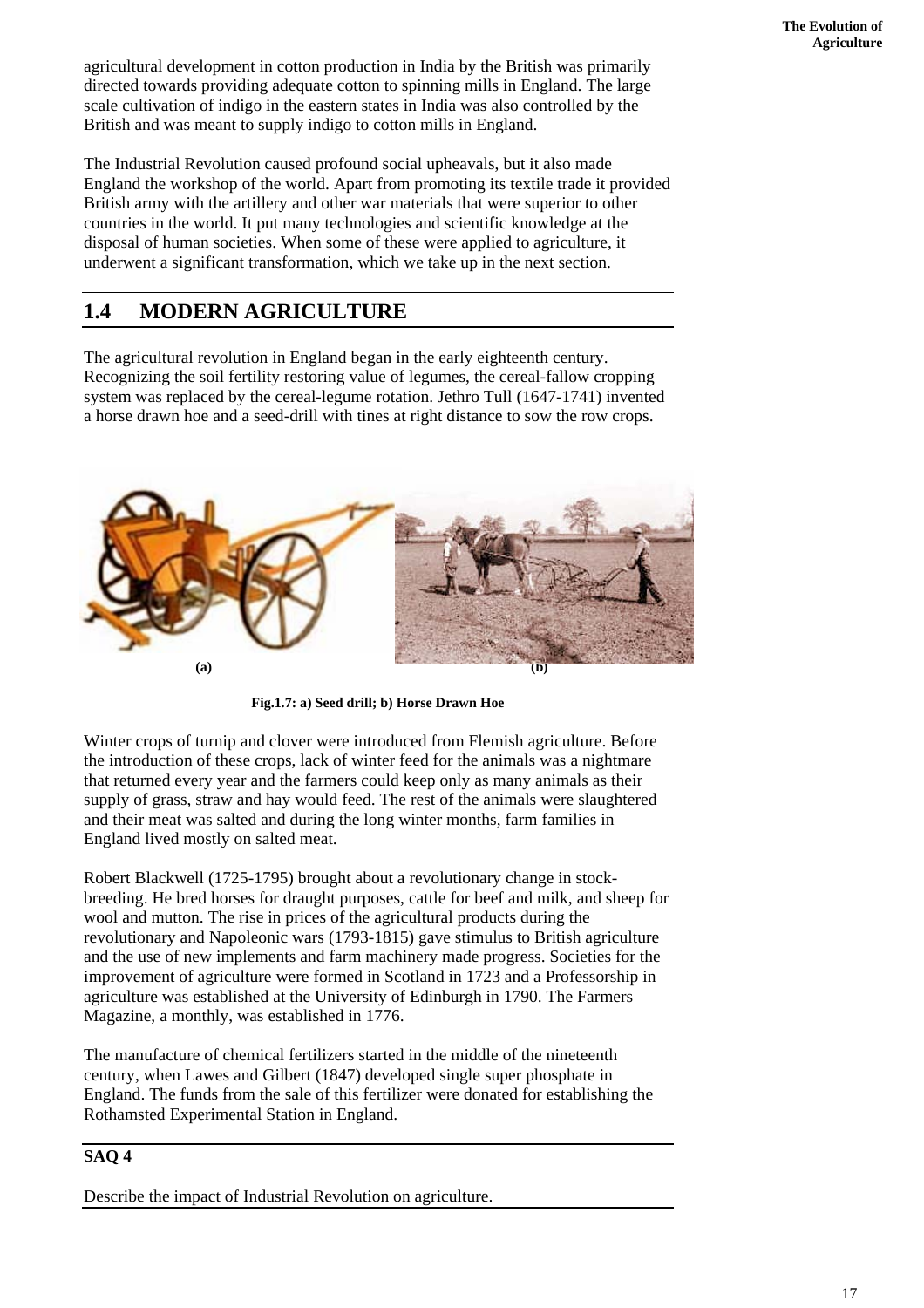Many other developments in the New World were giving an impetus to farm mechanization, improved breeds of crops and animals, and synthetic fertilizers in agriculture. We describe now the development of agriculture in the United States of America.

#### **Developments in Agriculture in the USA**

American farmers had big farms and in the horse husbandry period needed many farm hands, which were difficult to get in the mid-west and northwest US. In 1890, a steam driven tractor was developed in the northwest US. This was followed by the development of a gasoline driven tractor by an Iowa (a state in US) farmer. The tractor with internal combustion engine was developed in 1910. The development of other tractor driven machines followed. Soon the tractors replaced horses and mules and crop harvesters replaced sickles in the US farms. These developments in farm machinery in the US soon reached Europe. Thus developed the modern mechanized agriculture. The increase in agricultural yields, however, was accompanied by environmental problems.

In order to get a soft seed bed and more and more nutrients released from the soil organic matter, farmers practiced repeated ploughing and over the years, the surface soil became too loose and this led to severe wind erosion popularly known as "the famous dust bowl" of the Great Plains of the 1930s. So damaging was the effect of this wide-spread wind erosion that the Soil Erosion Act of 1935 and Soil Conservation and Domestic Allotment Act of 1936 were passed by the US House of Representatives (Rasmussen, 1973).

Considerable research was done at the State Agricultural Experiment Stations in the US to develop what is now known as 'Conservation tillage' or 'Stubble mulch farming'. In this kind of farming, sowing of crops is done in the field without land preparatory ploughing using special equipment which cuts the stubbles of maize, sorghum etc. at the soil surface and spreads them in the field, while a special tine makes a slit in the soil and sows the seed at the desired depth in a single operation. The stubbles left in the field accumulate at the soil surface and form a layer of undecomposed or partly decomposed organic matter mulch, which prevents soil erosion, conserves soil moisture and improves soil fertility (McCalla and Army, 1961 and Prasad and Powar, 1991).

Many changes in the world agriculture since 1914 are directly traceable to the World War I. The most important effect was the stimulation to agricultural production outside Europe to meet its food demands. The area devoted to cereals in Canada, USA, Argentina and Australia in 1921 was 19% more than the pre-war period. The production of pork in USA, beef in Argentina and butter and cheese in New Zealand and Argentina also increased (Rasmussen, 1973).

Another major contribution of American Agricultural Scientists was the development of hybrid corn during 1905-1920. The first corn hybrid to be produced commercially was 'Burr-Learning' double cross by the Connecticut Agricultural Experiment Station in 1917. Hybrid corn yields were very high and demanded heavy application of fertilizer, especially nitrogen. Although the first synthetic ammonia plant was built in Germany in 1910, a fertilizer plant was built by the US Govt. at Sheffield Alabama just prior to the close of the World War I to manufacture ammonium nitrate. It was followed by another fertilizer plant at Syracuse (New York state) in 1921 and yet another at Hopewell (Virginia state) in 1929. All these 3 fertilizer plants manufactured nitrogen fertilizers (ammonium nitrate/sodium nitrate).

In addition to encouraging the establishment of fertilizer plants, development of hybrid corn also led to the development of seed industry, because the farmers needed to buy hybrid seed each year. The first seed company for commercial production was established in 1926, but large-scale hybrid corn seed production was started in 1932.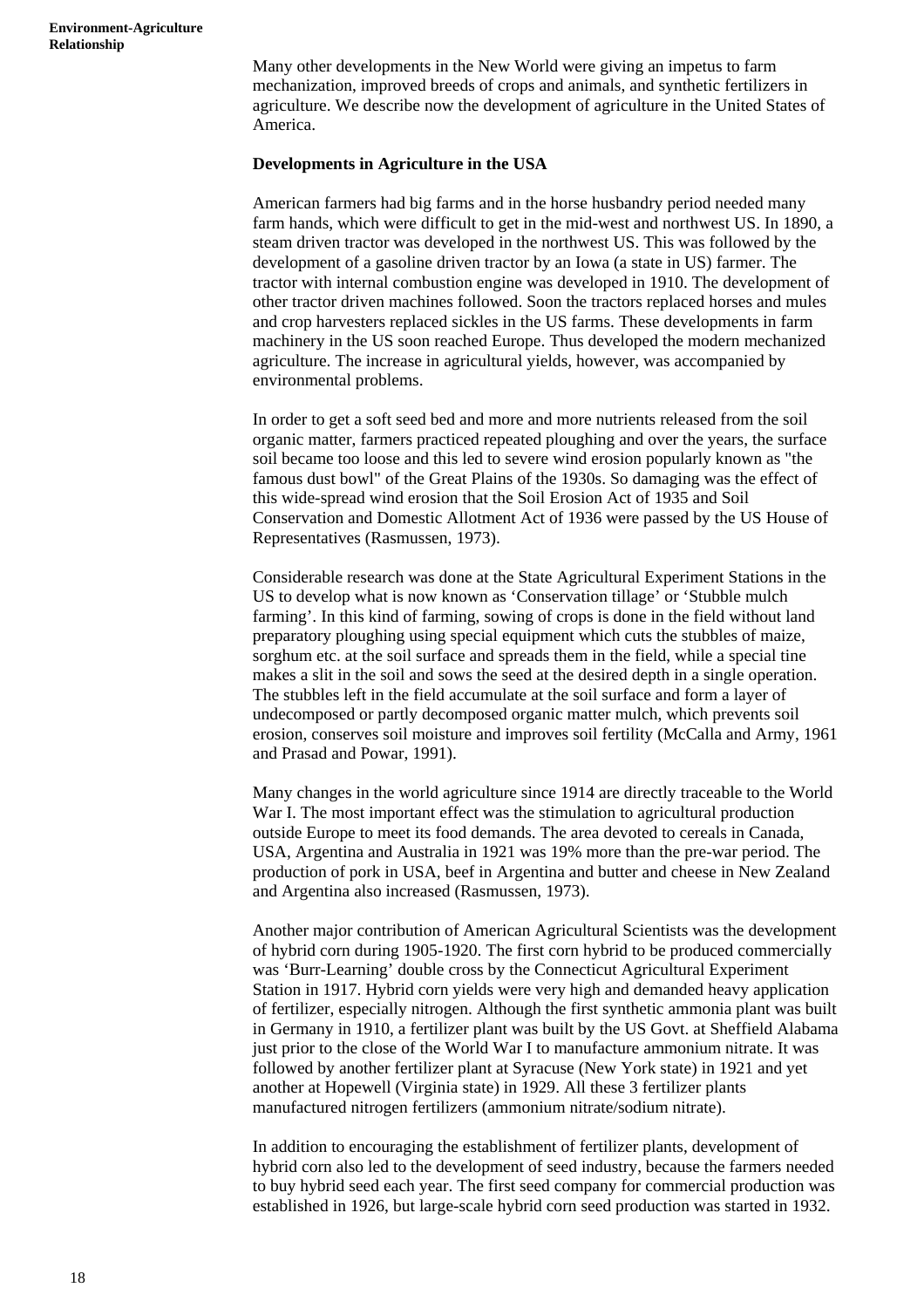These developments in agriculture in USA had an impact on global agriculture. Hybrid corn (maize) is now produced the world over including India. Furthermore the principle of hybridisation has been extended to other crops such as sorghum and pearl millet. China was the first to produce hybrid rice, which is now being produced in India also.

One of the latest advances made in agriculture is the development of genetically modified (GM) plants. In this case the crosses are made in laboratory across genomes to transfer a desired trait from one organism to another. GM maize and other food crops are being grown in US and some other countries. During the crop years 2002 and 2003 Gm Bt cotton was grown in India with only partial success against cotton boll worm. As yet there is no global acceptance of GM food plants. Nevertheless the GM technology offers a way for overcoming serious pest problems without the use of pesticides and may play an important role in modern agriculture.

The worldwide changes in agricultural techniques and practices were to impact South Asian countries in a significant manner. The Green Revolution in India is a good case study of how the developments in modern agriculture have proved to be a doubleedged sword.

### **Green Revolution in India: A Case Study**

After achieving independence, India's first priority was to achieve self-sufficiency in food. A number of programmes were initiated to improve the country's agricultural production but the real success came in mid 1960s when a large amount of the seed of high yielding varieties of wheat was imported from Mexico. They were sown on the farmers' fields in the crop year 1967-68 and that year wheat production in India showed a quantum jump; it increased from 11.4 million tonnes (one tonne  $-1000 \text{ kg}$ ) in 1966-67 to 16.5 million tonnes in 1967-68. This ushered in what is called the *Green Revolution in India*.

Wheat production in India in the year 2002-03 was 78 million tonnes and per hectare yield increased from 887 kg/ha in 1966-67 to 2743 kg/ha in the year 2000-2001, a three-fold increase. India now ranks second in wheat production in the world. There has also been an increase in the productivity of other crops. The high yielding varieties of cereals (e.g., rice and the hybrids and synthetics of maize, sorghum, and pearl millet in India) give yields that are 2 to 3 times of those obtained with local tall varieties and therefore need heavy fertilization. The major problem with the local tall wheat and rice varieties was that when high amounts of fertilizer were applied they lodged and there was no yield increase, on the contrary lodging reduced yield. On the other hand, dwarf wheat and rice varieties did not lodge when heavily fertilized and this finally resulted in high yields.

The point to be noted is that modern agriculture is highly input intensive. For high yields, good quality seed is required, which in the case of hybrids has to be purchased each year from seed producing companies. Moreover, high yielding cereal varieties demand heavy fertilization and thus investment in fertilizer has increased. The consumption of chemical fertilizers in India increased from a mere 65 thousand tonnes of plant nutrients (N+P205+K20) in 1951-52 to 17.3 million tonnes in 2000- 01 (FAI, 2002).

Since well fertilized crop plants remain greener and more succulent they invite more insect pests and thus with high yielding varieties the demand for pesticides (insecticides, fungicides, herbicides, rodenticides) increased from 24305 tonnes in 1971 to 85030 tonnes in 1994-95 (ICAR, 2001). Due to intensive agriculture (growing of 2 or more crops a year) the need for irrigation and farm mechanization has also increased. Due to heavy and over-irrigation, the water table particularly in the rice-wheat belt of north India has gone down to alarming levels. The number of tractors in India has increased from 1.5 lakhs in 1972 to 22.2 lakhs in 1998, while that of threshers has increased from 2 lakhs in 1972 to 32.3 lakhs in 1998 (ICAR, 2001).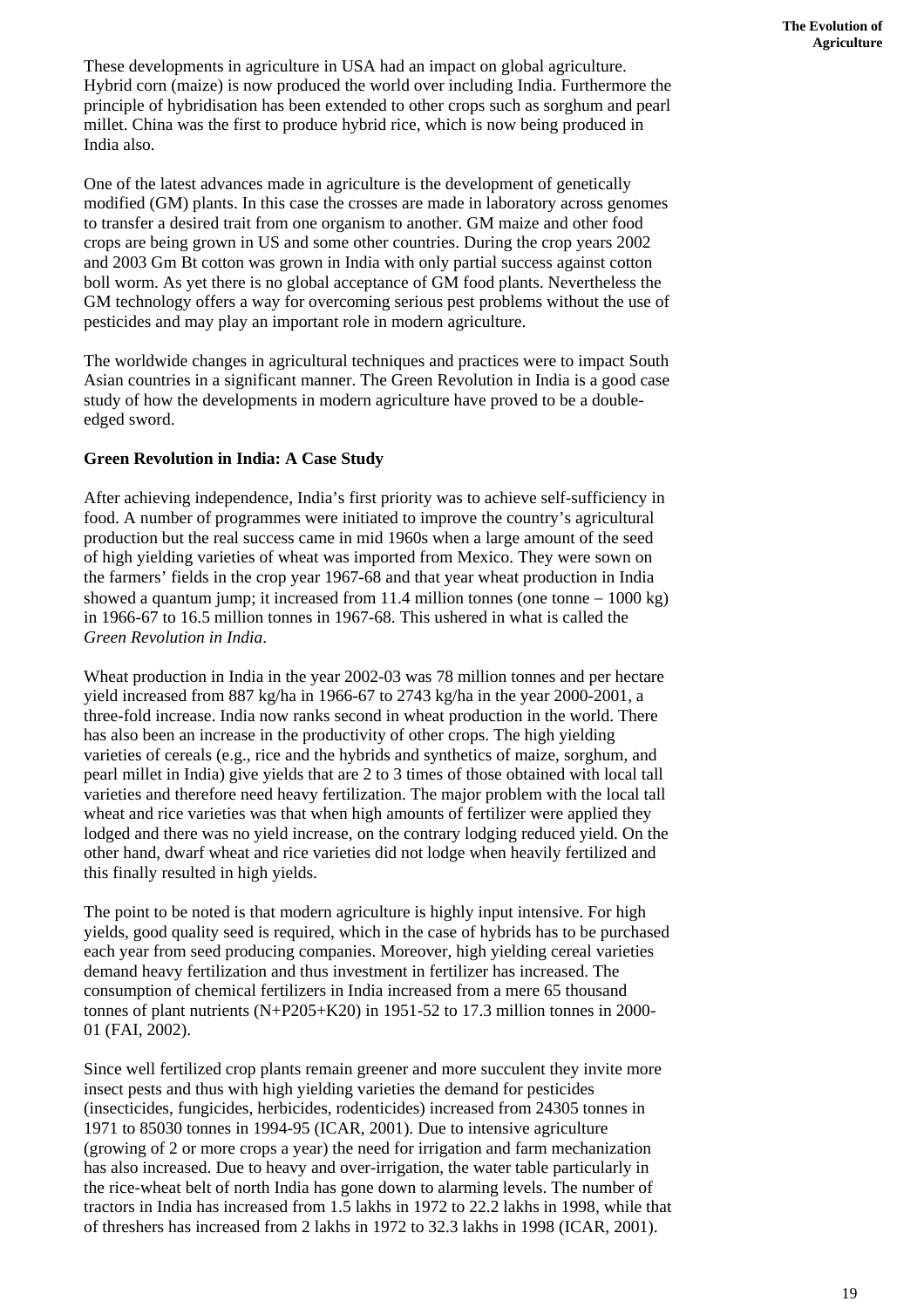#### **Environment-Agriculture Relationship**

Excessive use of chemical fertilizer leads to several environmental problems which include eutrophication of lakes, ponds and estuaries, nitrate enrichment of ground water, ammonia and nitrous oxide enrichment of the atmosphere, the latter is involved in depletion of ozone layer (Prasad, 1998). Similarly pesticides can persist in soil and edibles and are a health hazard (Edwards, 1973). Increased use of tractors on the farm leads to increased emission of smoke and  $CO<sub>2</sub>$ . Thus modern agriculture creates several environmental problems and sustainability issues in agricultural production system. These are discussed in detail in later units.

Safety of natural resources is of prime concern so as to ensure productivity, profitability and sustainability of our major farming systems for the present and future. In this mission scientists are striving to strike a balance between the two diametrically opposite processes of exploitation and conservation. To achieve this, the extent of environmental protection, resource conservation and its rational utilization must form an integral part of agricultural research and developmental processes. Integrated farming systems have been considered a promising and potential pathway.

With this brief overview of the evolution of agriculture, and a discussion of various facets of modern agriculture, we would like to end the unit by summarizing its contents.

## **1.5 SUMMARY**

- It is widely accepted that agriculture evolved in Southwest Asia during the Neolithic Age (7500-6500 BC).
- The important achievements related to agriculture during the Neolithic Age are:

 1) Growing of crops (wheat, barley, millets, maize); 2) Domestication of animals (goat, sheep, cattle, pig, ass); 3) Building of houses; 4) Pottery; 5) Basket weaving; and 6) Spinning and weaving.

- The important achievements of the Chalcolithic Age (3000-1700 BC) are: 1) Invention of the plough, 2) Invention of the bullock cart, 3) Development of irrigation, 4) Sailing boats, 5) Smelting of copper and making of bronze.
- A number of new agricultural developments in India (as well in Europe) were initiated by Aryans (1500-600 BC) who came from South Russia. They domesticated horses and used horse chariots that moved faster than the bullock carts. They cleared forests and established villages in Punjab and western U.P. and they grew wheat, barley, rice, millets and linseed. They perfected the art of smelting iron and made iron ploughshares, sickles, spearheads, arrowheads and swords.
- The Buddhist period (500-200 BC) in India is credited with the planting of shady roadside trees (banyan, *pipal*, and palm) and fruit trees (mango, jackfruit). They also grew banana and grapevines. In the Mauryan period (322-232 BC) in India, animal husbandry and veterinary science were developed.
- During the medieval period, considerable interchange of plants and animals took place all over the world in which Arab and South Asian traders and European navigators played the key role.
- Soon after the Industrial Revolution in England, modern agriculture started which ushered the agricultural revolution in England. A seed-drill was developed and stockbreeding was started. The first fertilizer plant was established for manufacturing single super phosphate.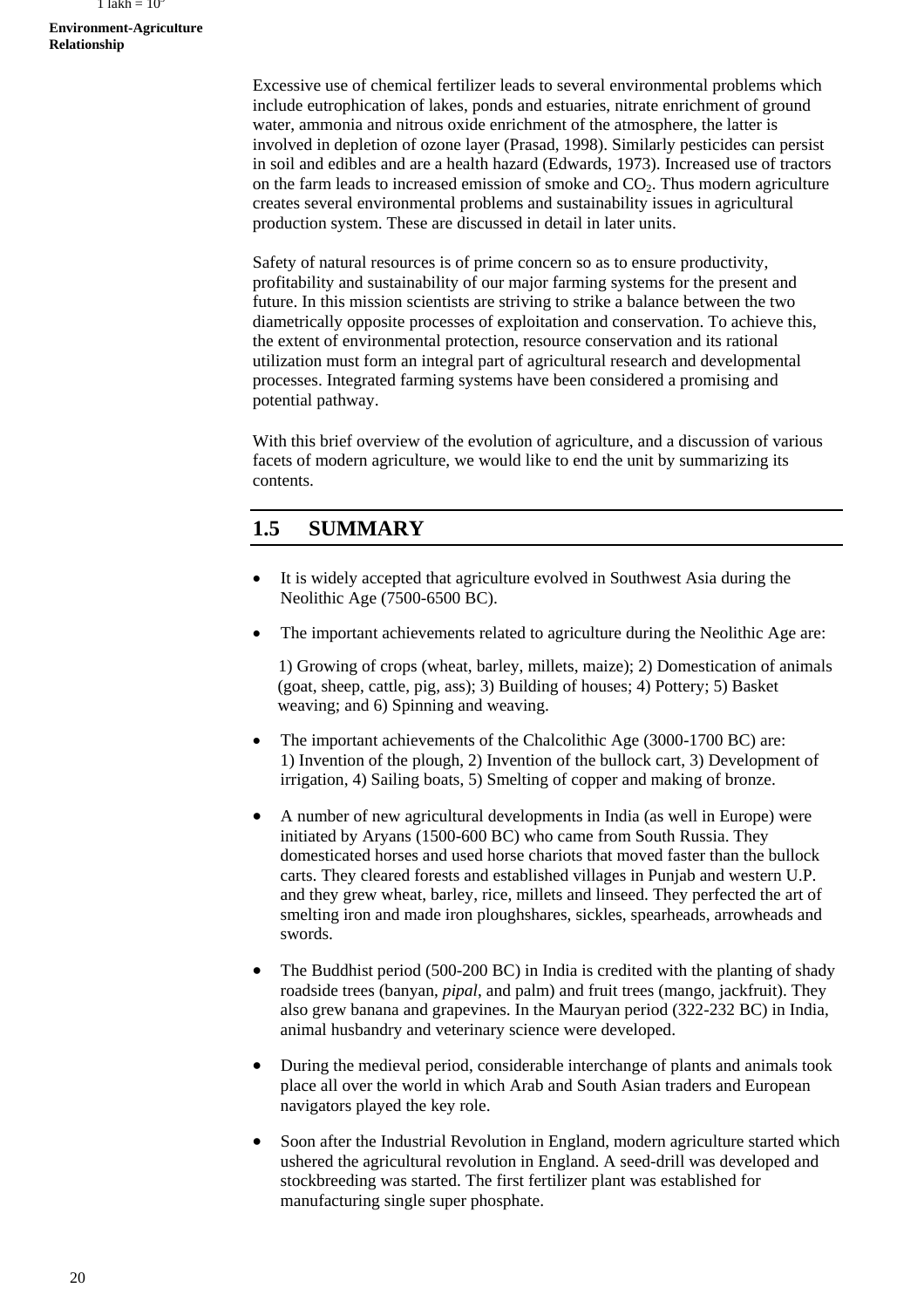- Heavy farm machinery, the foundation of modern mechanized farming was developed in USA, where the first tractor using internal combustion engine was developed in 1910. World War I provided the stimulus to the agriculture in US, Canada, Argentina and New Zealand because food had to be produced for Europe. Hybrid corn was developed in US during 1905-20. Due to its high yield it encouraged use of large amounts of fertilizer and pesticides. Hybrid corn also laid the foundation of seed industry. These new developments in agriculture soon reached Europe and other parts of the world.
- Green revolution in India occurred in mid 1960s due to large-scale import of high yielding varieties of wheat from Mexico. Though it made the country selfsufficient in food, it has thrown up several environmental issues that need to be addressed urgently.
- Modern agriculture is input intensive and needs good quality seeds, mechanization, large amounts of fertilizers, adequate irrigation and pesticides (insecticides, fungicides, herbicides, rodenticides) and thus demands heavy expenditure and raising the input efficiency. These inputs also create environmental problems and health hazards, which call for development of optimum, sustainable and eco-friendly production systems.

## **1.6 TERMINAL QUESTIONS**

- 1. What role did the traders and navigators play in the evolution of agriculture in the medieval period?
- 2. What do you understand by Agricultural Revolution in England?
- 3. Briefly discuss the agricultural developments in USA.
- 4. What are the main inputs required in modern agriculture? Discuss briefly their impact on the environment.
- 5. Outline the current status of agricultural practices in India.
- 6. Briefly discuss why eco-friendly agricultural technology has become important today.

### **REFERENCES**

- 1. Braidwood, R.J. (1960) The Agricultural Revolution. Scientific American 203(3): 130-152.
- 2. Bender, B. (1975) Farming in Pre-history − from hunter gatherer to food producer. Billing & Sons Ltd., pp.268, London.
- 3. Edwards, C.A. (1973) Resistant Pesticides in the Environment.  $2<sup>nd</sup>$  ed. CRC Press, Boca Raton, pp.119, USA.
- 4. FAI (2002) Fertilizer Statistics 2001-2002. The Fertilizer Association of India, New Delhi.
- 5. Hawkes, J.J. and Wooley, L. (1963) Pre-history and the Beginnings of Civilization, Allen & Unwun, London (c.f. Randhawa, 1980).
- 6. ICAR (2001) Agricultural Research Data Book. ICAR, New Delhi.
- 7. Lawes, J.B. and Gilbert, J.H. (1847): Journal of Royal Agricultural Society. 9:226-232.